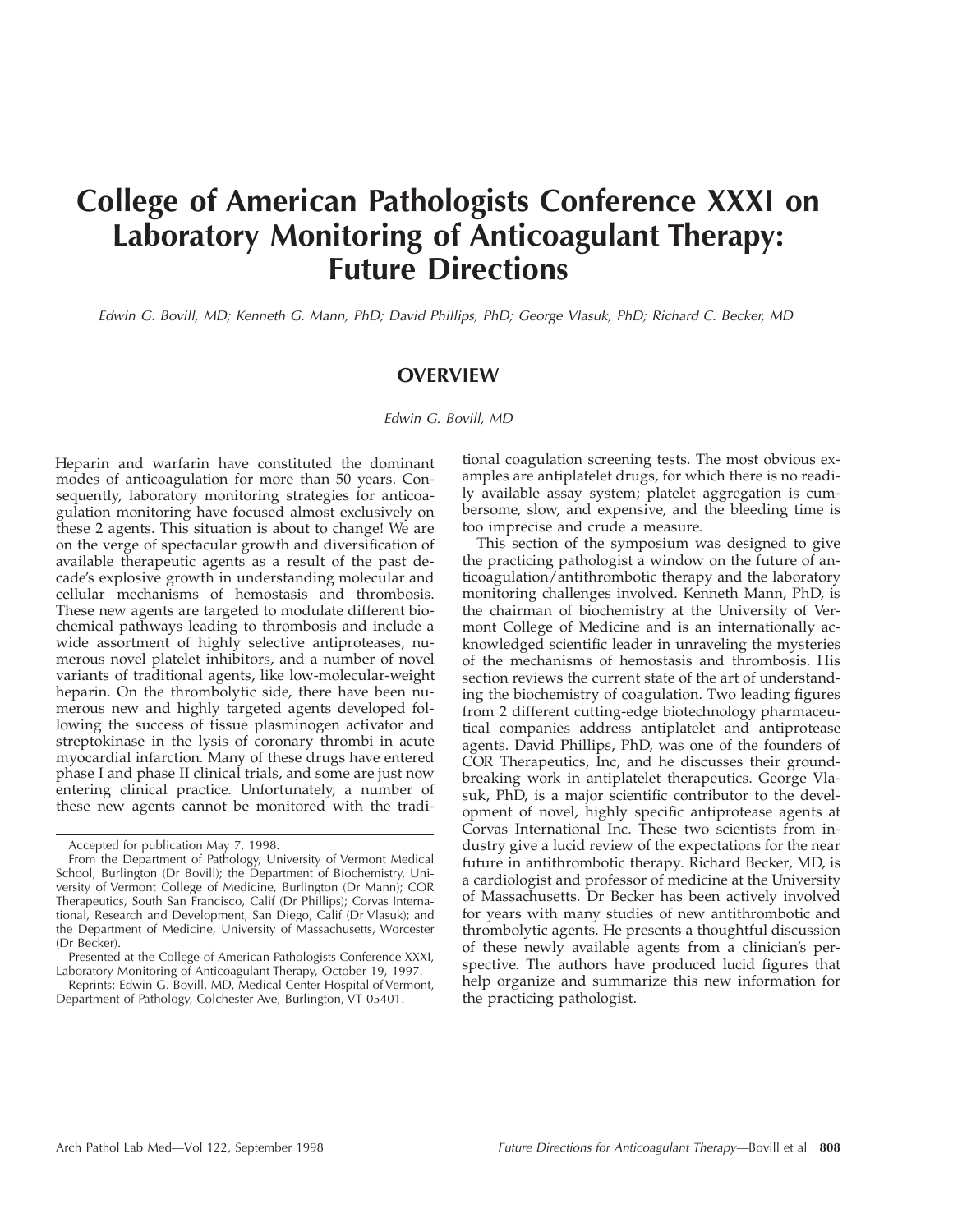Kenneth G. Mann, PhD

My laboratory's research in the biochemistry of coagulation was initiated approximately 30 years ago. At that time, the nature of thrombin was enigmatic; fibrinogen was reasonably well understood, but the remainder of the vitamin K–dependent proteins, the inhibitors, and all of the cofactors that we now know to participate in the coagulation reactions were identified only as ''factors'' using complex nonspecific and marginally quantitative plasma assays. The coagulation process was thought to be a consequence of 2 reaction pathways, one initiated by the interaction of plasmic constituents with a foreign surface (the contact pathway), and the other associated with the presentation of tissue factor as a consequence of a mechanical injury to the vasculature. These reaction mechanisms were deduced through the use of plasma samples from individuals congenitally deficient in 1 or more of the constituents of each reaction pathway through the use of 2 important plasma-based assays, namely, the activated partial thromboplastin time, in which plasma clotting is initiated by a foreign surface, and the prothrombin time, in which a tissue homogenate was added to plasma at concentrations sufficiently high to induce the clotting of plasma in an interval of 10 to 15 seconds. These 2 bioassays combined with the thrombin time, in which thrombin is directly added to plasma to evaluate the final step of clot formation, are the assays still most commonly available to the clinical laboratory for the evaluation of the continuity of the coagulation system and for the evaluation of anticoagulants administered for prophylaxis of thrombosis.

During the past 30 years, many laboratories have contributed to the isolation of a complex array of coagulation components and an even more complex array of anticoagulants that arrest the propagation of the fibrin-platelet clot. Parallel investigations of the fibrinolysis system have led to the quantitative description of clot lysis. Other investigations have identified that coagulation serine proteases only act in concert with cofactors on membrane surfaces to provide their catalytic efficiency. These data have also shown that the generation of coagulation enzymes is a ternary process involving serine protease activation, cofactor activation or expression, and the generation of the appropriate cell membrane for assembly of the enzymatic complex. The procoagulant complexes (Figure) are essential in the process of normal coagulation.

The procoagulant process is thought to be initiated when small amounts of circulating 2-chain factor VIIa (an active but catalytically insufficient serine protease) bind to tissue factor presented as a consequence of vascular disruption or an inflammatory process. The tissue factor–factor VIIa–membrane complex activates the serine proteases factor Xa and factor IXa, leading to the generation of the intrinsic tenase (factor IXa–factor VIIIa) and prothrombinase (factor Xa–factor Va) and ultimately resulting in rapid generation of thrombin. The formation of thrombin is tightly regulated by a system of stoichiometric inhibitors, including the tissue factor pathway inhibitor and antithrombin (AT-III). In addition, through the dynamic activated protein C pathway, thrombin acts as its own regulator by complexing with vascular thrombomodulin. The resulting thrombin-thrombomodulin complex activates the plasma zymogen protein C to activated protein C. Activated protein C down-regulates coagulation by proteolytic inactivation of factor Va.

The relevance of the contact pathway is diminished by the observation that individuals who lack factor XII do not have bleeding abnormalities. Individuals who lack factor XI present a relatively mild and variable bleeding disorder, most likely as a consequence of contributions to the tissue factor coagulation system.

Tissue factor–mediated coagulation arises from a complex interplay between the kinetics of activation of coagulation components and the inhibition of these reactions by the appropriate inhibitors. It is the choreography of the dynamics of the overall ensemble of constituent inhibitors and activators in the reaction, coupled with their concentrations, that produces a visible biological response (the clot) or no response. The reaction system is a complex mosaic in which the qualitative and quantitative properties of the reaction components present in an individual's plasma, their blood cells, and their vasculature lead to overall wellness or the pathology of a coagulation defect, either hemorrhage or thrombosis. The sum of the individual parameters of concentrations and qualitative features displayed in an individual's mosaic is a consequence of a complex history involving genetics and passively and actively acquired environmental factors that lead to the risk of hemorrhagic or thrombotic disease. While hemorrhagic disorders are relatively rare, thrombosis is a common primary or secondary cause of morbidity and mortality in our society, and is a pathology that is difficult to predict prior to a crisis. As a consequence, interventive procedures for thrombosis are generally developed following a crisis and involve prophylaxis aimed at preventing subsequent events rather than initial prevention. Thrombosis is the terminal process of virtually all cardiovascular disease. The net cost in our society approaches \$200 billion annually.

Three avenues of prophylaxis for thrombosis are currently available to a treating physician: (1) oral warfarin anticoagulants, which interrupt the synthesis of the vitamin K–dependent proteins; (2) intravenous heparin, which enhances the inhibitory activity of antithrombin III and enables release of tissue factor pathway inhibitor from the vascular endothelium; and (3) aspirin, which inhibits the arachidonic acid pathway of platelet activation. All of these agents have been available to the medical community for more than 50 years, and aspirin has been available even longer as an analgesic. Only more recently has aspirin been recognized as an antiplatelet agent. Warfarin-based anticoagulants have been in use since 1941 and have been monitored by the prothrombin time. Heparin has been used for an even longer period of time and is most frequently monitored by the activated partial thromboplastin time. Aspirin is not usually monitored.

It is noteworthy that the therapies for thrombosis pre-

Arch Pathol Lab Med—Vol 122, September 1998 Future Directions for Anticoagulant Therapy—Bovill et al **809**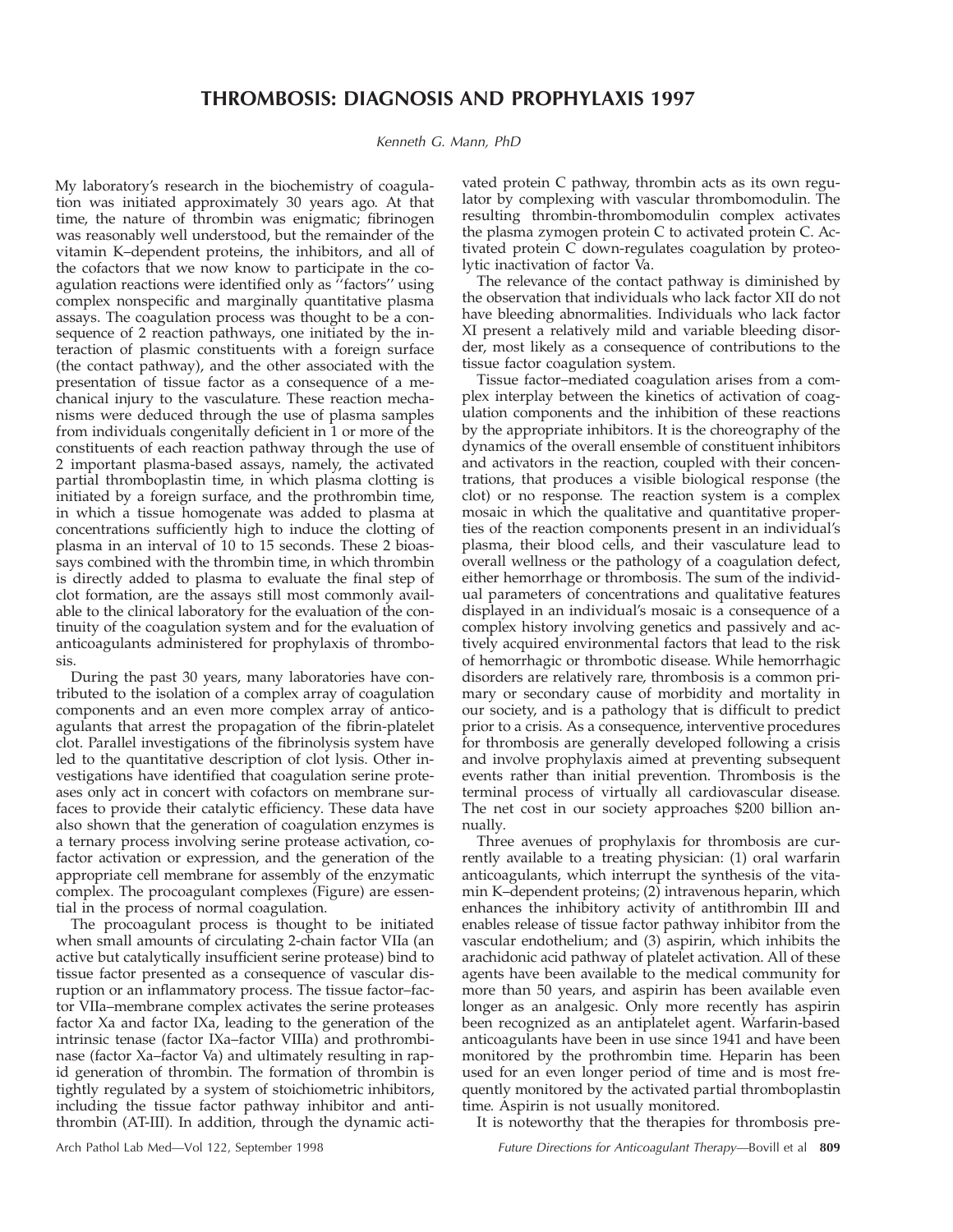

<sup>A</sup> schematic representation of the vitamin K–dependent blood coagulation enzyme complexes. Each complex is represented assembled on <sup>a</sup> phospholipid surface. The cofactors—tissue factor (TF), thrombomodulin (TM), factor VIIIa, and factor Va—are represented associated with their respective complementary serine proteases—factor VIIA, factor Xa, factor Ixa, and thrombin (IIa). The substrates of the complexes—factor IX, factor X, prothrombin (II), and protein <sup>C</sup> (C)—are also represented; APC corresponds to the activated form of protein C. The reactants and products associated with each reaction complex are also represented. Reprinted with permission from Mann KG, Lorand L. Introduction: blood coagulation. In: Methods in Enzymology. Vol 222. San Diego, Calif: Academic Press Inc; 1993:6.

date biological and biochemical knowledge of how these agents interfere with the coagulation system. In addition, the monitoring systems for evaluating the efficacy of anticoagulation have not been effectively improved since their introductions. The activated partial thromboplastin time depends on a totally artifactual initiation of the coagulation system. The prothrombin time as a tool for monitoring anticoagulants has been improved (''patched'') by standardization techniques for the tissue components used to initiate the reaction. However, the prolongation of the prothrombin time used to identify ''appropriate'' anticoagulation is based on clinical experience and tends to err on the side of hemorrhage rather than risk thrombosis. The anticoagulant is influenced by individual variations, including diet, adsorption, genetics, etc, and hemorrhagic risk may also be influenced by other therapies. Evaluation of heparin therapy using plasma clot–based assays has a limited predictive quality, and many laboratories do not monitor heparin at all, a process in vogue with the newer heparin products on the market.

It is somewhat ironic that while we have sophisticated knowledge of the protein and membrane structures, and functions and interactions in the coagulation-fibrinolysis systems, including in many instances the 3-dimensional structure of the proteins, the intellectual capital of coagulation research has not found ready application to the diagnosis of risk and evaluation of prophylaxis for thrombosis. This is especially troublesome when one considers the social and economic costs of thrombotic disease. In the ideal world, we would be available to diagnose those at risk for thrombosis prior to the morbid expression of a thrombotic condition. If such diagnosis is indeed possible, one could provide prophylactic treatment using pharmaceutical and/or lifestyle interventions to reduce the risk of a thrombotic episode. It is my opinion that modern technology has at its disposal the potential to efficiently diagnose thrombotic risk and provide adequate supervision of prophylaxis using both existing anticoagulants and those being developed to identify and treat those at risk. What is required involves identification of each individual's mosaic pattern of coagulation, inhibition, and fibrinolysis parameters using modern diagnostic methodology and to scale this mosaic with population-based epidemiology studies. Scaling will provide a ''thrombosis altimeter,'' which will allow us to survey the immediate risks of a thrombotic event. Through the use of the thrombosis altimeter, we can adjust to fly at a safe height.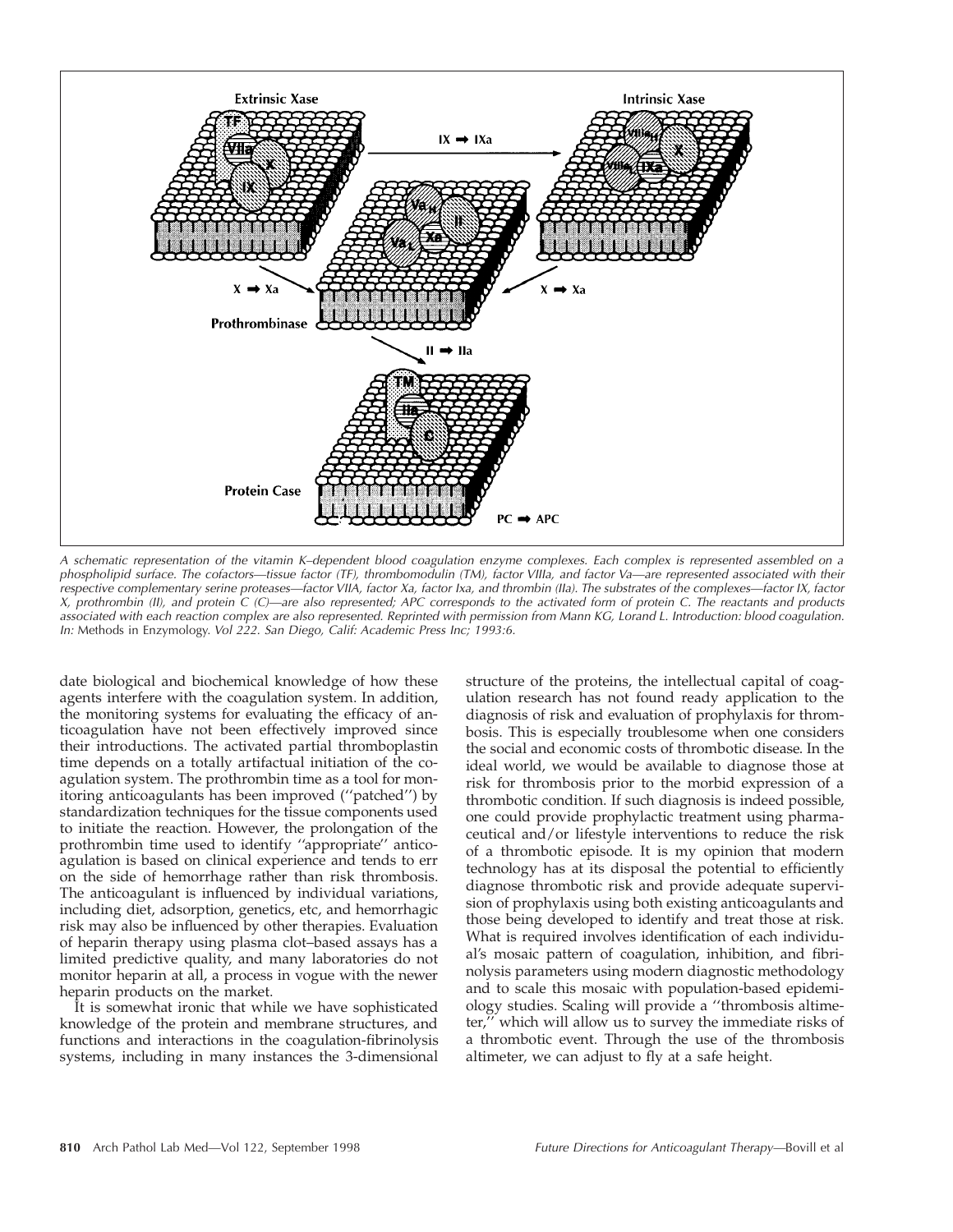# **GLYCOPROTEIN IIb-IIIa IN PLATELET AGGREGATION: AN EMERGING TARGET FOR THE PREVENTION OF ACUTE CORONARY THROMBOTIC OCCLUSIONS**

David R. Phillips, PhD; Debbie Law, PhD; Robert M. Scarborough, PhD

Platelet aggregates provide the structural foundation for the thrombotic occlusions in coronary arteries. Such occlusions cause the ischemic events associated with acute coronary thrombotic syndromes, such as unstable angina, acute myocardial infarction, and the acute complications associated with coronary angioplasty or stent deployment. Much effort has been directed toward understanding the molecular mechanisms regulating platelet aggregation and in developing pharmacologic agents that prevent aggregation and thrombosis within coronary arteries<sup>1</sup> (Figure).

Platelet aggregation is mediated by the binding of adhesive proteins, such as fibrinogen and von Willebrand factor, to glycoprotein (GP) IIb-IIIa, a member of the integrin family of adhesion receptors. Integrins are widely distributed in most cell types and play critical roles in both cell-cell and cell-matrix adhesion events.<sup>2</sup> Glycoprotein IIb-IIIa expressed on the surface of circulating discoid platelets does not bind soluble adhesive proteins. When platelets are stimulated by agents such as adenosine  $5'$ diphosphate and thrombin, which are generated within coronary arteries that display active vascular lesions or that are injured by interventive procedures, GP IIb-IIIa becomes a receptor for soluble adhesive proteins. The GP IIb-IIIa recognition motifs on these adhesive proteins are

known; for example, fibrinogen contains 2 Arg-Gly-Asp (RGD) sequences found on the  $\alpha$  chain, as well as an RGDlike sequence, Lys-Gln-Ala-Gly-Asp-Val, found on the  $\gamma$ chain. These proteins are capable of binding GP IIb-IIIa. The multivalent nature of these proteins allows them to bridge the surfaces of activated platelets, causing platelet aggregation.

Unlike most integrins, GP IIb-IIIa has a narrow tissue distribution, being found only on platelets and cells of the megakaryocytic lineage, increasing its accessibility as a therapeutic target. The members of the first class of therapeutic agents that target GP IIb-IIIa are designed to have an intravenous mode of administration, are effective inhibitors of the adhesive protein-binding function of this receptor, and have proven useful in reducing the ischemic complications of acute coronary thrombotic syndromes. One example of this class of agents is eptifibatide (Integrilin), a synthetic heptapeptide containing a modified Lys-Gly-Arg sequence, which is a high-affinity, specific antagonist of fibrinogen binding to GP IIb-IIIa and is therefore a potent inhibitor of platelet aggregation.<sup>3</sup> The phase III IMPACT II trial showed that eptifibatide inhibits acute thrombotic events (death and myocardial infarction) following angioplasty; the phase III PURSUIT trial showed that eptifibatide also reduces death and myocardial in-



Schematic representation of biochemical targets to antiplatelet agents.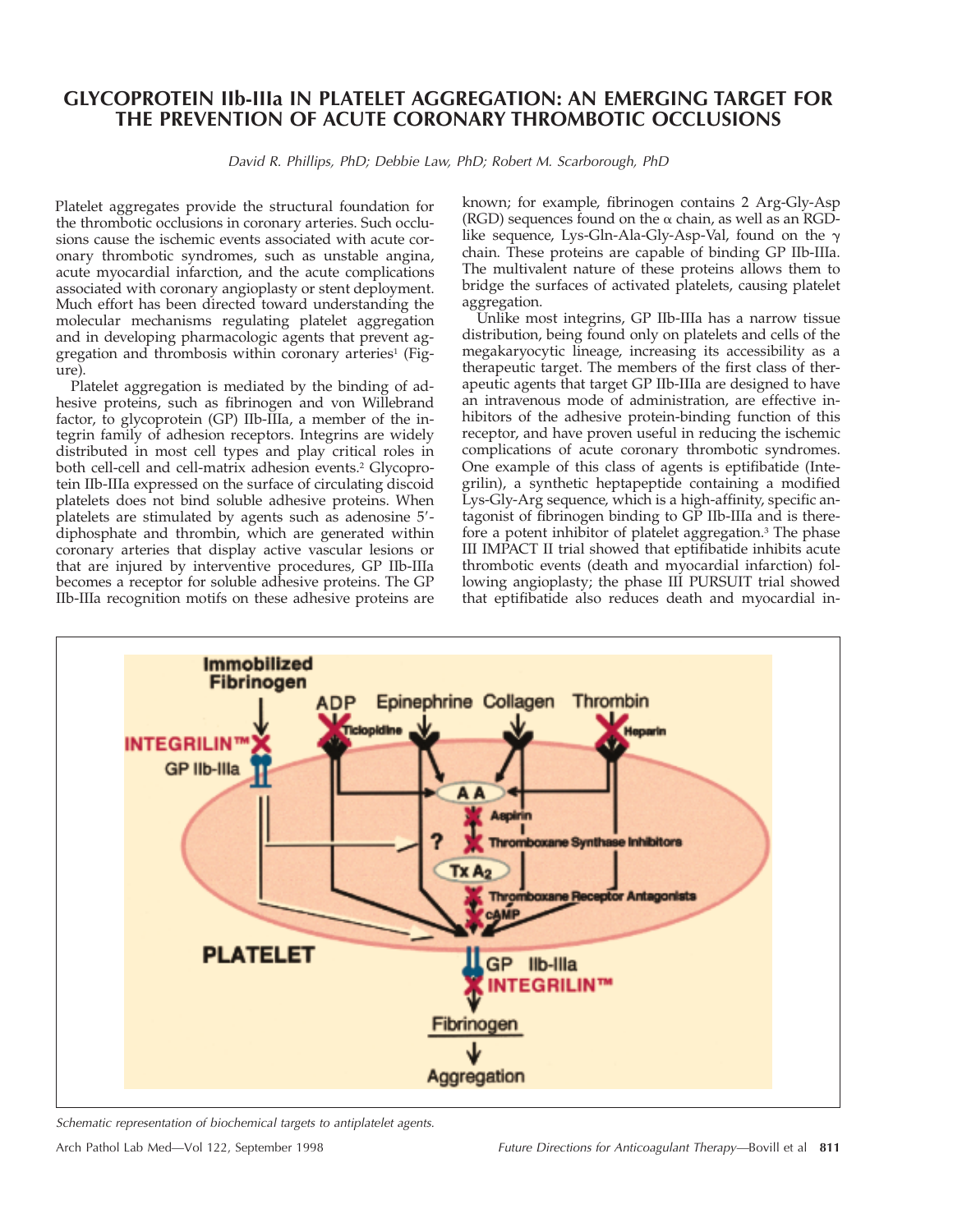farction in patients with unstable angina. Other agents in this class include tirofiban and lamifiban, both additional small molecular weight inhibitors, and abciximab, a human/mouse chimeric Fab fragment of a GP IIb-IIIa monoclonal antibody. These agents have also been shown in phase III trials to reduce the thrombotic complications in selected acute coronary thrombotic syndromes.<sup>4</sup>

The members of the second class of GP IIb-IIIa antagonists are also designed to inhibit the adhesive proteinbinding function of GP IIb-IIIa, but these antagonists are designed to be orally available and will be tested to determine whether they are effective in reducing thrombotic complications in patients who are chronically at risk for arterial thrombosis (eg, individuals who have had previous myocardial infarction or thrombotic stroke). Recent studies have investigated a potential novel mechanism of platelet inhibition through outside-in GP IIb-IIIa signaling, which occurs when platelets bind to fibrinogen immobilized on the vessel wall or to fibrinogen immobilized on a platelet aggregate. Signaling through this integrin causes platelet stimulation (platelet secretion, GP IIb-IIIa activation) and attachment of cytoskeletal proteins to the plasma membrane (allowing, eg, for clot retraction), thus facilitating the recruitment of unstimulated platelets and the stabilization of a growing thrombus.

To determine whether it is possible to therapeutically inhibit platelet aggregation by regulating the signal transduction reactions of GP IIb-IIIa, we have initiated studies to determine mechanisms by which GP IIb-IIIa signals. These studies have shown that GP IIIa becomes tyrosinephosphorylated during GP IIb-IIIa outside-in signaling. Biochemical studies have established that GP IIb-IIIa tyrosine phosphorylation provides a mechanism for the induction of outside-in GP IIb-IIIa signal transduction reactions within platelets and for the interaction of the platelet plasma membrane with the cytoskeleton.<sup>5</sup> These studies may provide the frame work to determine whether disruption of outside-in integrin signaling will provide yet an additional strategy to regulate GP IIb-IIIa function and thrombosis.

#### **References**

1. Coller BS. Platelets and thrombolytic therapy. <sup>N</sup> Engl J Med. 1990;322:33– 42.

2. Phillips DR, Charo IF, Parise LV, Fitzgerald LA. The platelet membrane glycoprotein IIb-IIIa complex. Blood. 1988;71:831–843.

3. Scarborough RM, Naughton MA, Teng W, et al. Design of potent and specific integrin antagonists—peptide antagonists with high specificity for glycopro-tein IIb-IIIa.J Biol Chem. 1993;268:1066–1073.

4. Lefkovits J, Topol EJ. Platelet glycoprotein IIb/IIIa receptor antagonists in coronary artery disease. Eur Heart J. 1996;17:9–18.

5. Law DA, Nannizzi-Alaimo L, Phillips DR. Outside-in integrin signal transduction: AIIbb3-(GP IIb-IIIa) tyrosine phosphorylation induced by platelet aggregation. J Biol Chem. 1996;271:10 811–10 815.

## **THE NEW ANTICOAGULANTS: NEW OPPORTUNITIES, NEW ISSUES**

#### George P. Vlasuk, PhD

The use of anticoagulants in the treatment and prevention of both acute and chronic thrombosis-related disorders is growing at a rapid pace, in part owing to an increasing geriatric population and the recognition of intravascular clot formation as a causative factor in a number of important cardiovascular diseases, such as myocardial infarction, unstable angina, deep vein thrombosis, pulmonary embolism, and ischemic stroke. The mechanism of all current anticoagulant strategies is the inhibition of 1 or more of the trypsinlike serine proteases that catalyze blood coagulation through the sequential amplified activation of the corresponding zymogens for these enzymes.<sup>1</sup> To date there are only 2 anticoagulant strategies that have been used clinically for more than 50 years in the treatment of acute and chronic thrombosis: (1) heparin and related derivatives (low-molecular-weight heparins) and (2) vitamin K antagonists (warfarin).

Both the heparins and vitamin K antagonists have been used effectively as parenteral and oral anticoagulants, respectively, despite significant limitations in maintaining a therapeutic dose and efficacy in certain clinical indications, as well as unwanted side effects, the most prominent of which is the risk for prolonged bleeding. The side

effect profiles of both the heparins<sup>2</sup> and vitamin K antagonists3,4 are thought to be principally due to their lack of specificity toward numerous serine proteases involved in thrombus development. In the case of the vitamin K antagonists, this includes a significant impairment of the natural anticoagulant pathway mediated through the serine protease activated protein C. The limitations of both the heparins and warfarin have stimulated the search for new therapeutic alternatives based on the selective inhibition of the principal serine proteases catalyzing thrombus formation, namely, thrombin, factor Xa, and the factor VIIa/ tissue factor enzymatic complex (Figure).

As the terminal enzyme in the coagulation cascade, thrombin primarily acts to form insoluble fibrin from circulating fibrinogen and activate circulating platelets leading to aggregation.5 The action of thrombin coupled with the particular rheologic environment found in diseased or damaged vascular beds result in thrombi with compositions that range from platelet-rich clots, which are found primarily in the arterial vasculature, to fibrin-rich, plateletpoor clots, which are found in the venous vasculature. As opposed to the heparins, thrombin inhibitors, which act directly to neutralize the procoagulant effects of this en-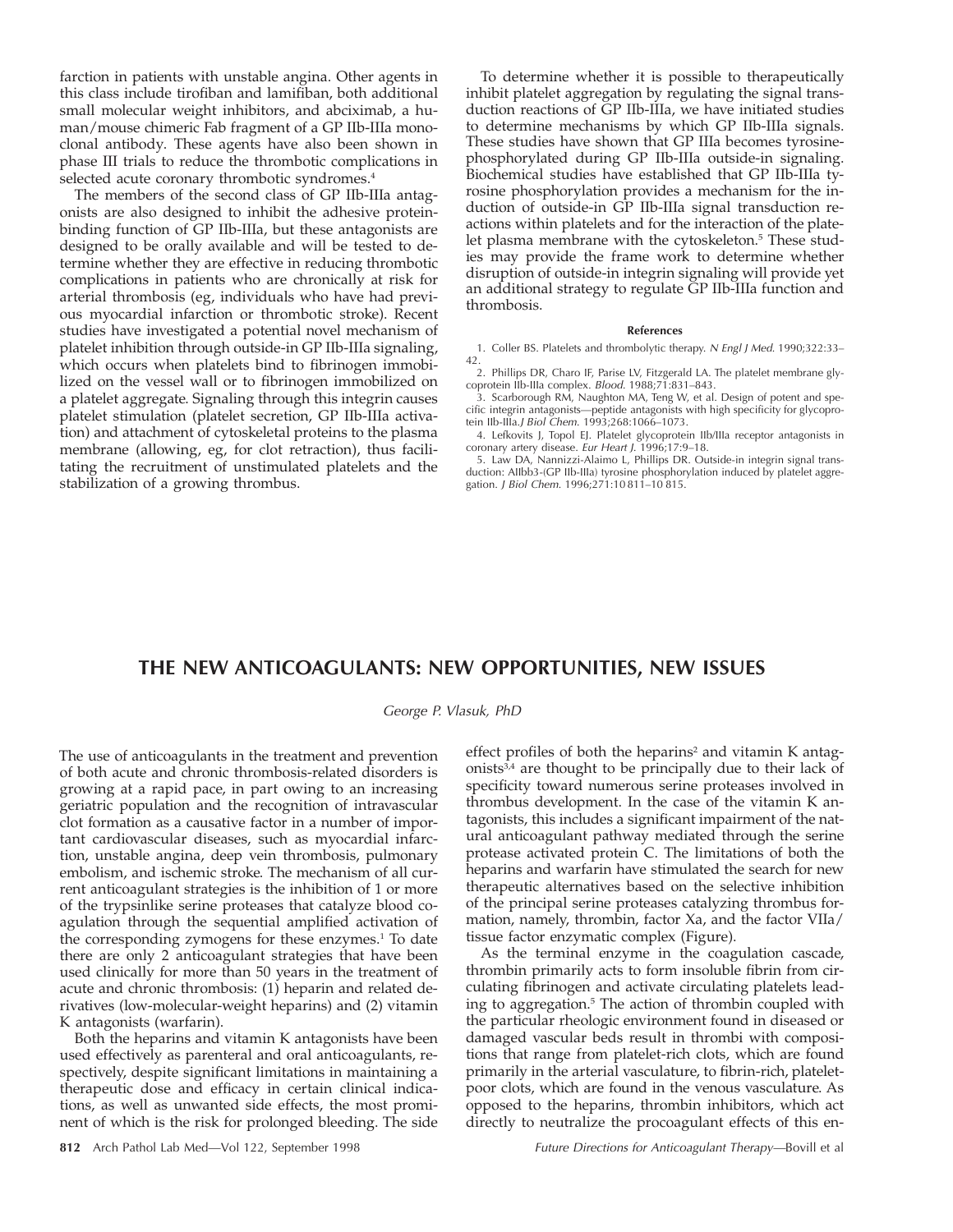

Schematic representation of the serine protease zymogen activation cascade resulting in thrombus formation and examples of various pharmacologic intervention strategies. Relevant references for the various anticoagulant agents described are as follows: direct thrombin inhibitors and heparanoids<sup>2</sup>; hirudin<sup>21</sup>; small molecule inhibitors<sup>27</sup>; direct prothrombinase inhibitors, tick anticoagulant protein, antistasin, and nematode anticoagulant protein-5<sup>13</sup>; small molecule inhibitors<sup>27</sup>; factor VIIa/tissue factor inhibitors and tissue factor pathway inhibitor<sup>16</sup>; nematode anticoagulant protein-c2<sup>19,20</sup>; and inactivated factor VIIa (factor VIIai).<sup>17,18</sup>

zyme without the requirement of antithrombin III, have been shown in some cases to be more effective antithrombotic agents in the prevention of arterial and venous thrombosis.<sup>5,6</sup> However, the issue of whether direct thrombin inhibitors will be more beneficial from both an efficacy and safety viewpoint compared to the heparin anticoagulants has not been resolved especially in the clinical setting of acute arterial thrombosis.<sup>7-9</sup>

The pathway leading from the initiation of the coagulation response to thrombin proceeds through the serine protease factor Xa. This enzyme directly activates the circulating zymogen of thrombin, prothrombin. This process occurs following the formation of a macromolecular catalytic complex (prothrombinase), which is composed of factor Xa and the nonenzymatic cofactor factor Va.10 The assembly of prothrombinase and binding of the substrate prothrombin require an appropriate phospholipid surface, which is typically provided by activated platelets or inflammatory cells adhered to the site of vascular damage. Attempts to target the formation of thrombin rather than

directly inhibit its catalytic activity have relied on direct inhibitors of the prothrombinase complex via the inhibition of factor Xa. Both standard heparin and, more specifically, the family of low-molecular-weight heparins have been shown to effectively, and in some cases selectively, inhibit uncomplexed factor Xa via antithrombin III. However, the contribution of this inhibition to the overall antithrombotic effect of these agents in vivo remains speculative, since it has been shown that factor Xa is restricted from inhibition by antithrombin III when assembled in the prothrombinase complex.11,12 In contrast, several studies that have compared selective direct and potent inhibitors of factor Xa in the prothrombinase complex with other anticoagulant strategies, such as direct and indirect thrombin inhibition, have suggested a potential advantage of intervening at this point in the cascade in indications where thrombin generation is prominent due to an accumulation of a significant prothrombotic platelet surface, such as the arterial vasculature.<sup>13</sup>

Initiation of the blood coagulation response to vascular

Arch Pathol Lab Med—Vol 122, September 1998 Future Directions for Anticoagulant Therapy—Bovill et al **813**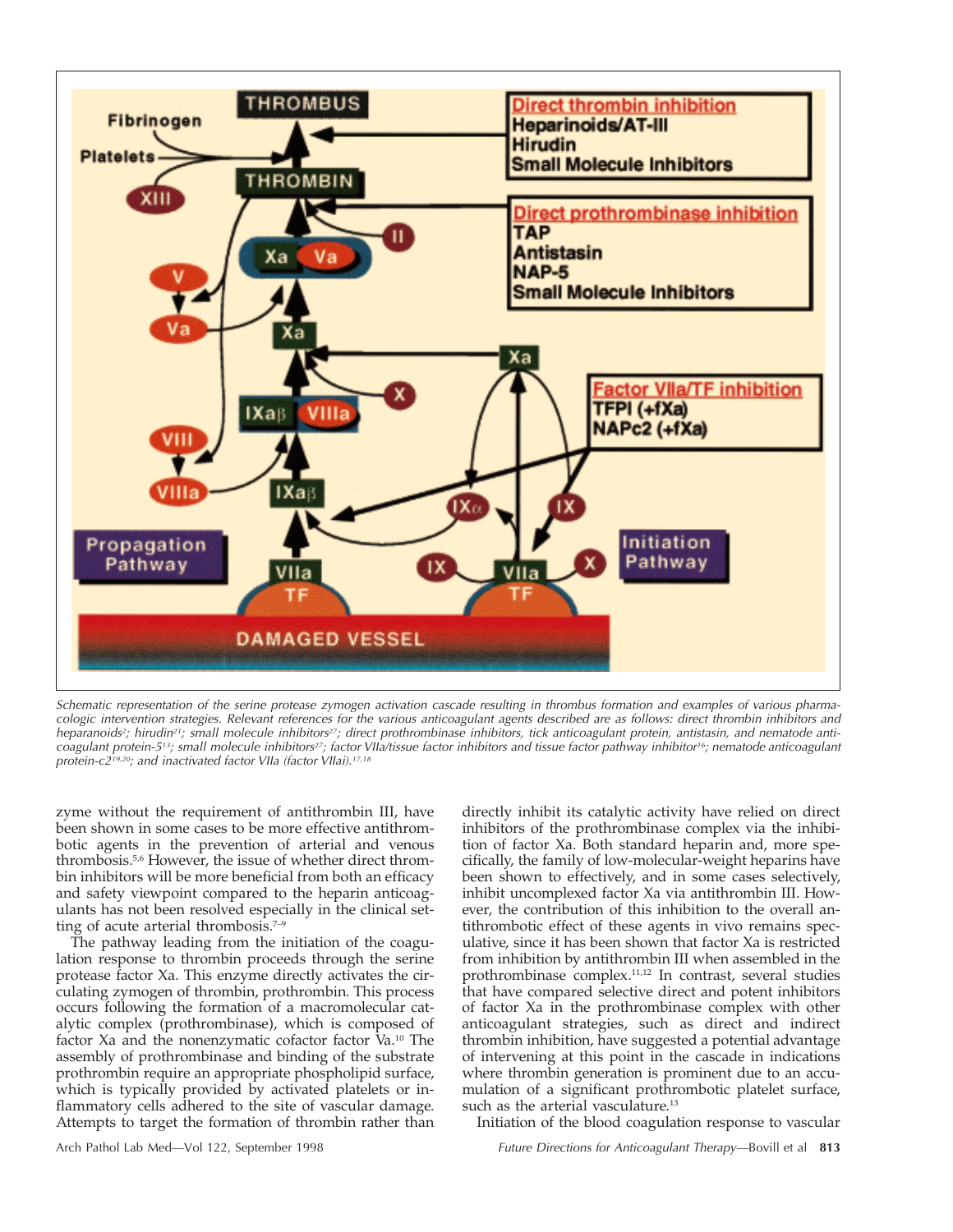injury follows the formation of a catalytic complex composed of serine protease factor VIIa and the nonenzymatic cofactor, tissue factor.<sup>1</sup>

This response appears to be exclusively regulated by the exposure of subendothelial tissue factor to trace circulating levels of factor VIIa and its zymogen factor VII following a focal breakdown in vascular integrity or the recruitment of activated inflammatory cells, such as monocytes that have surface-exposed tissue factor. It is believed that the small amount of factor Xa that is initially formed catalyzes further activation of factor VII and primes the coagulation response through the proteolytic modification of factor IX to factor IX $\alpha$ , which in turn is converted to the active serine protease factor  $IXa\beta$  by the factor  $VIIa/t$  issue factor complex.14 This leads to the propagation of the coagulation response through increased factor Xa (prothrombinase) generation following the assembly of factor IXa $\beta$  and the nonenzymatic cofactor, factor VIIIa, on an appropriate phospholipid surface.15 Inhibitors of the factor VIIa–tissue factor complex, such as tissue factor pathway inhibitor,<sup>16</sup> factor VIIai,<sup>17,18</sup> and nematode anticoagulant protein c2,19,20 have been demonstrated to be effective and potent antithrombotic agents.

How do these different, more direct strategies aimed at intervening in the coagulation cascade compare with the relatively nonspecific agents represented by the heparins and warfarin? The answer to this question will principally depend on how well separated the antithrombotic versus the antihemostatic effects of these agents are, which in essence will define the side-effect profile of which bleeding is of primary concern. This therapeutic window will be the principal determinate of how widely accepted these agents will be in the clinical community once they have completed the necessary clinical trials. One of the most crucial issues that has been and will continue to be considered in the clinical evaluation of these new agents is related to the choice of an appropriate monitoring assay that can accurately reflect the anticoagulant and antihemostatic effects in patients. The conventional clotting time–based assays, such as the activated partial thromboplastin time, prothrombin time, and activated clotting time, have proven useful in monitoring most of the new agents. However, care needs to be taken in developing paradigms that correlate changes in these clotting time assays with associated efficacy and/ or bleeding for one agent versus another. This caution is principally due to the differences in mechanism by which these agents prolong clotting time. For example, the associated efficacy and risk of bleeding expected in a patient with twofold to threefold prolongation of the activated partial thromboplastin time or activated clotting time observed with standard heparin may be significantly underestimated with a direct thrombin inhibitor such as hirudin.<sup>21,22</sup> This requires a rigorous determination, during controlled clinical trials, of the correlation between efficacy and safety for any particular agent, avoiding cross-compound comparisons that can lead to a significant underestimate of benefit or risk. The introduction of newer, more specific clinical monitoring tests<sup>23</sup> offers the possibility of more accurate assessments of anticoagulant activity. These tests, which include measures of thrombin activity (fibrinopeptide  $A^{24}$ ), thrombin generation (prothrombin activation peptide  $F_{1+2}$ <sup>25</sup>

and thrombin-antithrombin complexes), as well as more experimental approaches, such as factor IX and factor X activation peptide assays, $26$  may be used in the future to give more guidance to the clinician as to what exactly is happening in a patient treated with any anticoagulant. However, as with other clinical diagnostic assays, widespread use will depend on a rigorous evaluation of the cost benefit ratio.

#### **References**

1. Rappaport SI, Rao LVM. Initiation and regulation of tissue factor-dependent blood coagulation. Arterioscler Thromb. 1992;10:1111–1121.

2. Hirsh J. Heparins. Fibrinolysis. 1995;2:66–68.

3. Hirsh J, Fuster V. Guide to anticoagulant therapy, Part 2: oral anticoagulants. Circulation. 1994;89:1469–1480.

4. Gulløv AL, Koefoed BG, Ptersen PJ. Bleeding complications to long-term oral anticoagulant therapy. Thromb Thrombolysis. 1994;1:17–25.

5. Hirsh J, Salzman EW, Marder VJ, Colman RW. Overview of the thrombotic process and its therapy. In: Colman RW, Hirsh J, Marder VJ, Salzman R, eds. Haemostasis and Thrombosis: Basic Principles and Clinical Practice. 3rd ed. Philadelphia, Pa: JB Lippincott Co; 1994:1151–1163.

6. Eriksson BI, Ekman S, Kalebo P, Zachrisson B, Bach D. Prevention of deepvein thrombosis after total hip replacement: direct thrombin inhibition with recombinant hirudin, CGP 39393. Lancet. 1996;347:635–636.

7. Sobel BE. Intracranial bleeding, fibrinolysis, and anticoagulation. Circulation. 1994;90:2147.

8. Loscalzo J. Thrombin inhibitors in fibrinolysis: a Hobson's choice of alternatives. Circulation. 1996;94:863–865.

9. Conrad KA. Clinical pharmacology and drug safety: lessons from hirudin. Clin Pharmacol Ther. 1996;58:123–126.

10. Kalafatis M, Mann KG. Factor VLeiden and thrombophilia. Arterioscler Thromb Vasc Biol. 1997;17:620–627.

11. Teitel JM, Rosenberg RD. Protection of factor Xa from neutralization by the heparin–antithrombin complex. J Clin Invest. 1983;71:1383–1391.

12. McKenzie CR, Abendschein DR, Eisenberg PR. Sustained inhibition of whole-blood clot procoagulant activity by inhibition of thrombus-associated factor Xa. Arterioscler Thromb Vasc Biol. 1996;16:1285–1291.

13. Vlasuk GP. Direct factor Xa inhibitors. In: Hirsh J, Loscalzo J, Sasahara A, Weitz J, eds. New Therapeutic Agents in Thrombosis and Thrombolysis. New York, NY: Marcel Dekker Inc; 1997:261–283.

14. Lawson JH, Kalifatis M, Stram S, Mann KG. A model for the tissue factor pathway to thrombin: an empirical study. J Biol Chem. 1994;269:23357–23366. 15. Mann KG, Krishnaswamy S, Lawson JH. Surface-dependent hemostasis.

Semin Hematol. 1991;29:213–226. 16. Girard TJ. Tissue factor pathway inhibitor. In: Hirsh J, Loscalzo J, Sasahara

A, Weitz J, eds. New Therapeutic Agents in Thrombosis and Thrombolysis. New York, NY: Marcel Dekker Inc; 1997:225–260.

17. Kirchofer D, Tschopp TB, Baumgartner HR. Active site-blocked factors VIIa and IXa differentially inhibit fibrin formation in a human ex vivo thrombosis model. Arterioscler Thromb Vasc Biol. 1995;15:1098–1106.

18. Jang Y, Guzman LA, Lincoff AM, et al. Influcence of blockade at specific levels of the coagulation cascade on restenosis in a rabbit atherosclerotic femoral artery injury model. Circulation. 1995;92:3041–3050.

19. Stanssens P, Bergum PW, Gansemans Y, et al. Anticoagulant repertoire of the hookworm Ancylostoma caninum. Proc Natl Acad Sci U  $\overline{S}$  A. 1996;93:2149– 2154.

20. Vlasuk GP, Bergum PW, Bradbury AE, Loynds P, Mant TGK, Rote WE. Clinical evaluation of rNAPc2, an inhibitor of the fVIIa/tissue factor coagulation complex. Am J Cardiol. 1997;80(70A):665. Abstract TCT-239.

21. Erickson BR, Topol EJ. Direct thrombin inhibitors in arterial thrombosis. In: Hirsh J, Loscalzo J, Sasahara A, Weitz J, eds. New Therapeutic Agents in Thrombosis and Thrombolysis. New York, NY: Marcel Dekker Inc; 1997:169–189.

22. Granger CB, Hirsh J, Califf RM, et al. Activated partial thromboplastin time and outcome after thrombolytic therapy for acute myocardial infarction: results from the GUSTO-1 trial. Circulation. 1996;93:870–878.

23. Mannucci PM. Mechanisms, markers and management of coagulation activation. Brit Med Bull. 1994;50:851–870.

24. Owens J. The utility of plasma fibrinopeptide assays. Thromb Haemostat. 1989;62:807–810.

25. Miller GJ, Bauer KA, Barzegar S, et al. The effects of quality and timing of venepuncture on markers of blood coagulation in healthy middle-aged men. Thromb Haemost. 1995;73:82–86.

26. Philippou H, Adami A, Boisclair MD, Lane D. An ELISA for factor X activation peptide: application to the investigation of thrombogenesis in cardiopulmonary bypass. Brit J Haemost. 1995;90:432–437.

27. Ripka WC, Vlasuk GP. Antithrombotics/serine proteases. Ann Rep Med Chem. 1997;32:71–89.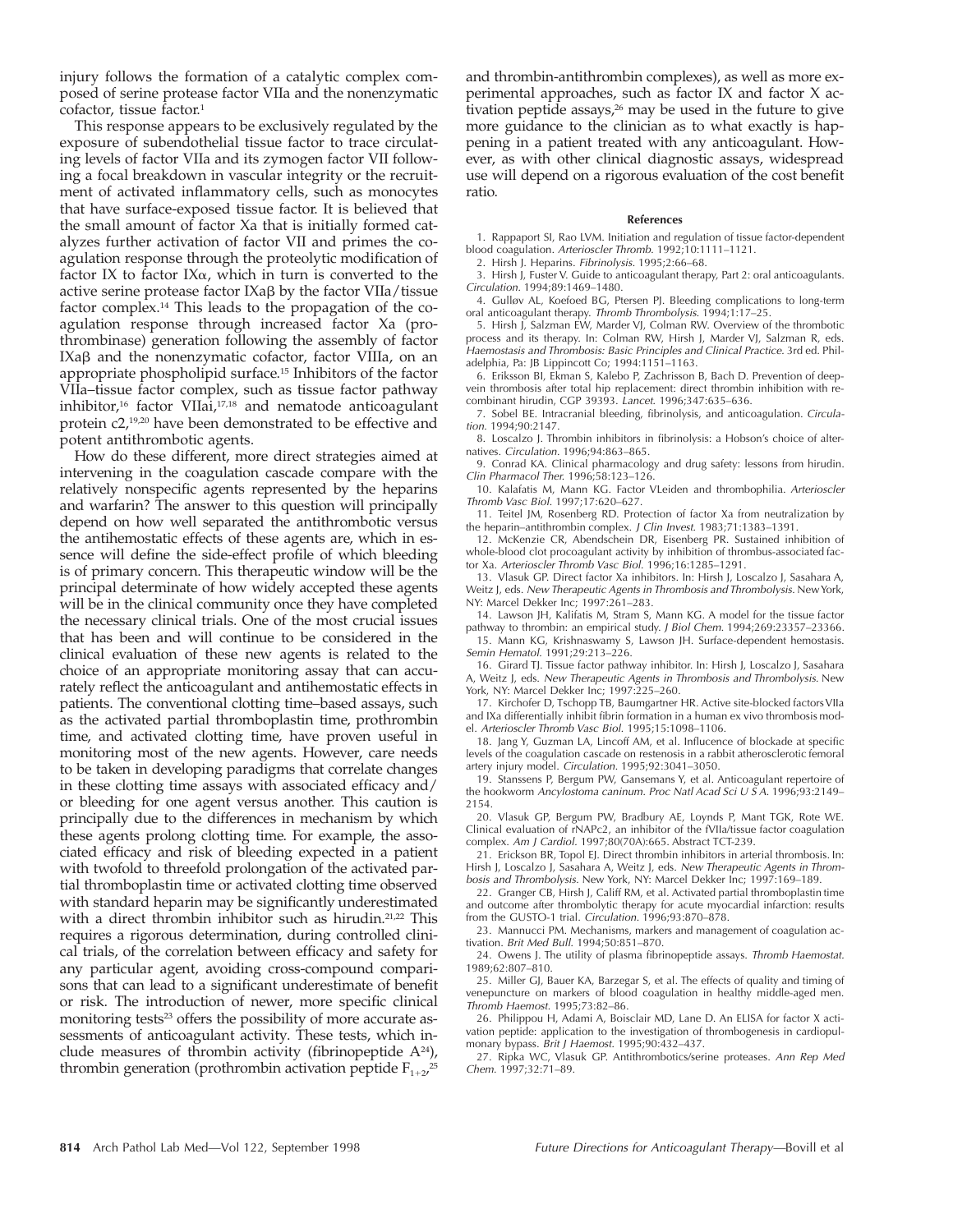## **A CLINICIAN'S VIEW OF THROMBOTIC DISORDERS OF THE CARDIOVASCULAR SYSTEM**

#### Richard C. Becker, MD

The availability and clinical use of anticoagulants in the prophylaxis and treatment of thrombotic disorders involving the venous and arterial circulatory systems date back more than 50 years. Despite intermittent periods of widescale use and endorsements from varying societies, associations, and governing bodies, the early clinical experience was limited by poorly standardized drug preparations, monitoring techniques, and the virtual absence of clinical trials to support ''proof of concept.'' As a result, the risks, benefits, and required level of anticoagulation for a variety of clinical indications remained a mystery for many years. More recent attention to carefully designed and coordinated large-scale clinical trials, coupled with an understanding of vascular biology, atherosclerosis, and thrombosis, has paved the way for science and technology to develop new and innovative approaches designed to change the natural history of a variety of common disorders, particularly those characterized by thrombosis occurring at sites of atheromatous plaque erosion or rupture.

Perhaps an appropriate question that should accompany the field's evolution is as follows: What are the perceived priorities for clinicians directly involved with the care of individuals at risk for thrombotic events or for those with ongoing and overt expression of atherothrombotic disease? From a public health perspective, the major goal is to prevent ''hemostasis in the wrong place,'' which is responsible for substantial morbidity, mortality, and health care expenditures. Although the prevention of atherosclerotic vascular disease plays a dominant role in this regard, events may still occur as a result of genetically or environmentally determined prothrombotic potential. Thus, widescale preventive measures may be indicated; however, a preferred approach would focus more on those at greatest risk. Despite the availability of biochemical markers of thrombin activity, thrombin generation, fibrin degradation, and acute-phase reactions that are associated with clinical events in large populations of patients, the overall predictive value of these markers in individual patients and common clinical scenarios is limited. This reality is highlighted by the infrequent use of biochemical markers of thrombus formation or degradation in clinical practice. In essence, the tools used to assess risk and to guide patient management, although somewhat refined, are no different today for clinicians than they were 20 to 30 years ago.

The direct thrombin antagonist hirudin provides an interesting perspective of anticoagulant therapy development. $1-5$  The hirudins, hirudin variant 1 (HV-1) and PAhirudin, are 65- and 66-amino acid proteins, respectively, with 3 sulfide bridges. Hirudin has an unusual asymmetry of structural elements, consisting of (1) a compact hydrophobic core region in the amino-terminal half of the molecule, containing alternating polar and nonpolar segments and all 3 disulfide bonds, and (2) a more extended and extremely hydrophilic carboxy-terminal region. Qualitatively, hirudin has structural properties similar to those of epidermal growth factor, which is a common structural motif found in many proteins. The molecular weight of hirudin is approximately 6964 d. Recent studies suggest that both natural and recombinant hirudin are multimeric under physiologic conditions, but are monomeric when interacting with thrombin under equilibrium-binding conditions. In vitro studies, which were soon followed by studies in animal models, of coronary thrombosis were encouraging and stimulated great interest in a new class of anticoagulants that were potent, specific, and capable of inhibiting clot-bound thrombin. The pharmaceutical industry seized an opportunity and supported phase I and phase II clinical trials in patients with acute myocardial infarction. Stimulated by encouraging early results,<sup>6,7</sup> phase III trials were conducted in the United States and abroad. With increasing experience it became clear, however, that hirudin had a narrow safety window and was not particularly effective at preventing thrombin generation.8–11 It was an unfortunate, costly, and disappointing turn of events that delivered a strong message to scientists and clinicians alike. Could monitoring (other than the activated partial thromboplastin time) have predicted the narrow safety margin and modest clinical benefit offered by hirudin? Although other direct thrombin antagonists are still being investigated, serious questions remain concerning their application in clinical practice, at least in the treatment of disorders characterized by coronary arterial thrombosis.

Beyond prevention and the identification of individuals at risk for clinical events, clinicians desire safe and costeffective therapies that are widely available, easy to administer, and easy to monitor (if monitoring is necessary at all). The latter point is one worth emphasizing given the current challenges. A prime example is unfractionated heparin, which is used commonly in the treatment of acute coronary syndromes. Over the years, clinicians have struggled with heparin's complex pharmacokinetics, which necessitates frequent monitoring and complicated titration nomograms. The challenge becomes greater with delays in laboratory test results, making most adjustments in dosing a retrospective exercise. Improvements in the activated partial thromboplastin time assay have helped define the safe level of anticoagulation, which in reality is quite narrow; however, the fact remains that monitoring techniques, as they currently exist, poorly predict efficacy and do not reflect either thrombotic capacity or disease activity.

The mission at hand for future clinicians is not only to develop more safe and effective anticoagulant or antithrombotic agents with predictable pharmacokinetics, pharmacodynamics, and therapeutic response, but also to change our thinking about what actually needs to be monitored, that is, the disease or the drug. Clearly, prior and present day clinicians' time and effort have focused predominantly on the latter. It is time for a change.

#### **References**

1. Markwaardt F. Hirudin as an inhibitor of thrombin. Methods Enzymol. 1970; 19:924–932.